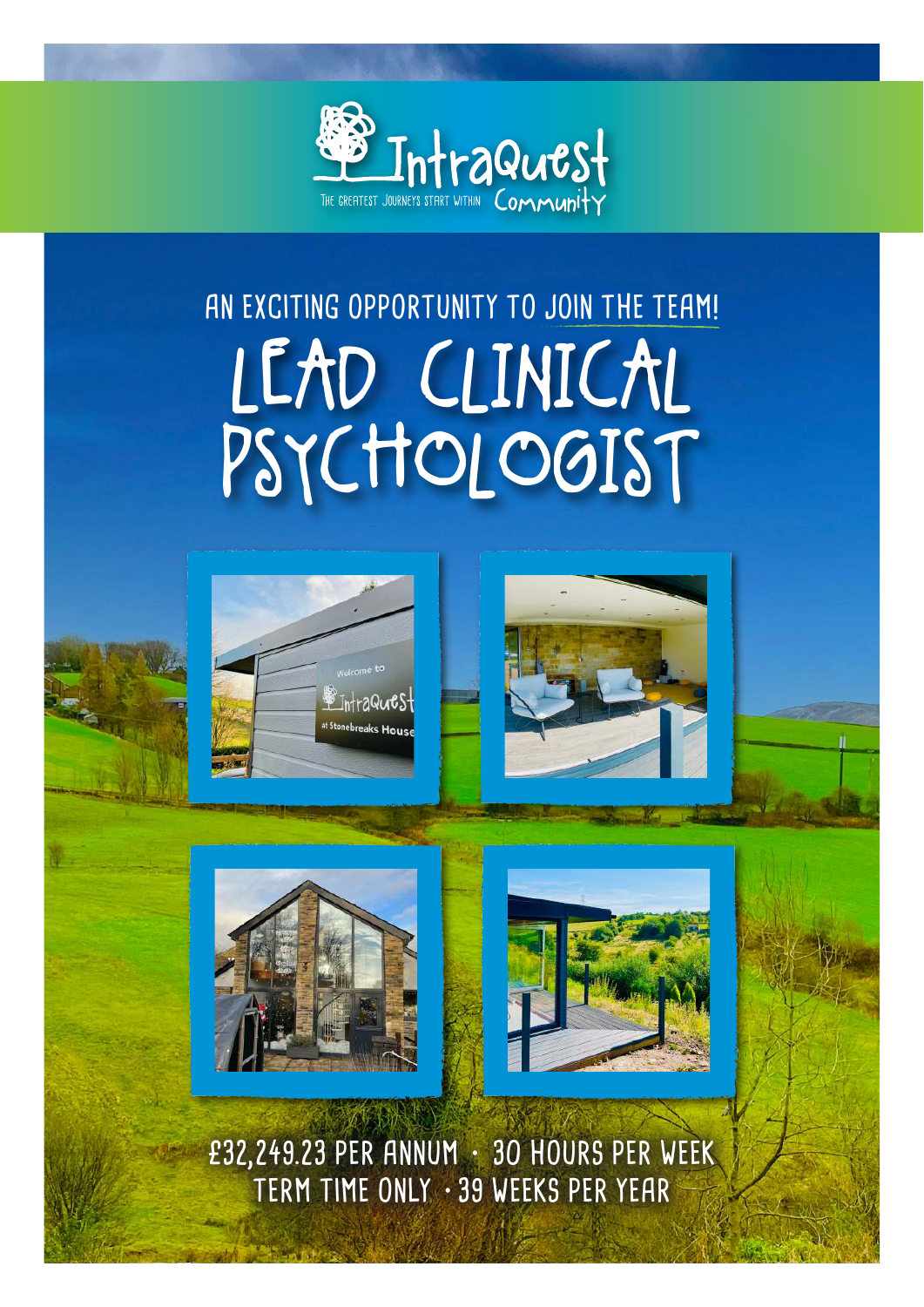

IntraQuest Community CIC Stonebreaks House, Stonebreaks Road, Springhead, Oldham OL4 4BY

Office Number: 07831 204043

Email: info@intraquest.co.uk Web: www.intraquest.co.uk

| <b>Role Title:</b>     | <b>LEAD CLINICAL PSYCHOLOGIST</b><br>(Experience of working with children, young people and families)                           |
|------------------------|---------------------------------------------------------------------------------------------------------------------------------|
| <b>Salary:</b>         | £32,249.23 per annum. 30 hours per week, term time only. 39 weeks per year.<br>(Full time equivalent salary £47,000 per annum). |
| <b>Responsible to:</b> | Jennifer Westwood, Director, Trainer & Therapist at IntraQuest                                                                  |

## **WHO WE ARE**

IntraQuest is a specialist learning and well-being provider set in a beautiful nature conservation area on the cusp of Saddleworth, Greater Manchester.

Our name means internal journey, and that's what we're all about – helping people to understand themselves more fully, so they feel empowered to live fulfilled and purposeful lives!

As a not-for-profit social enterprise, we offer both fully funded and private therapeutic services, supporting schools, social care, other charities and individual families alike.

Here are some of the services we currently provide:

- Assessments  $\blacksquare$
- **Individual Play Therapy**
- **Sensory Integration Therapy**
- **Group Therapy**
- **•** Filial Therapy
- **O** Dyadic Developmental Psychotherapy
- **AutPlay Therapy**
- **Sensory Attachment Therapy**
- **C** Therapeutic Parenting
- Counselling
- **Integrative Therapy**
- **Clinical Supervision**
- Training for professionals (variety of topics)

Where children have been referred to our services, our preference is to work systemically ensuring all parties feel supported on their therapeutic journey. With this in mind, we are in the process of developing more holistic services utilising the outdoor space where possible. This will include Animal Assisted activities & Therapy, Holistic Therapy, Trauma Informed yoga, retreats, therapeutic forest schools to name a few.

Our hope is that each person joining us on their unique therapeutic journey will feel connected with, nurtured and safe enough to explore what's been holding them back in order to ultimately bring about healing and positive change.

If you have a desire to help shape future holistic services, to help refine and support our team of therapists, and love to work within the outdoors alongside our furry friends, then we'd love to meet you!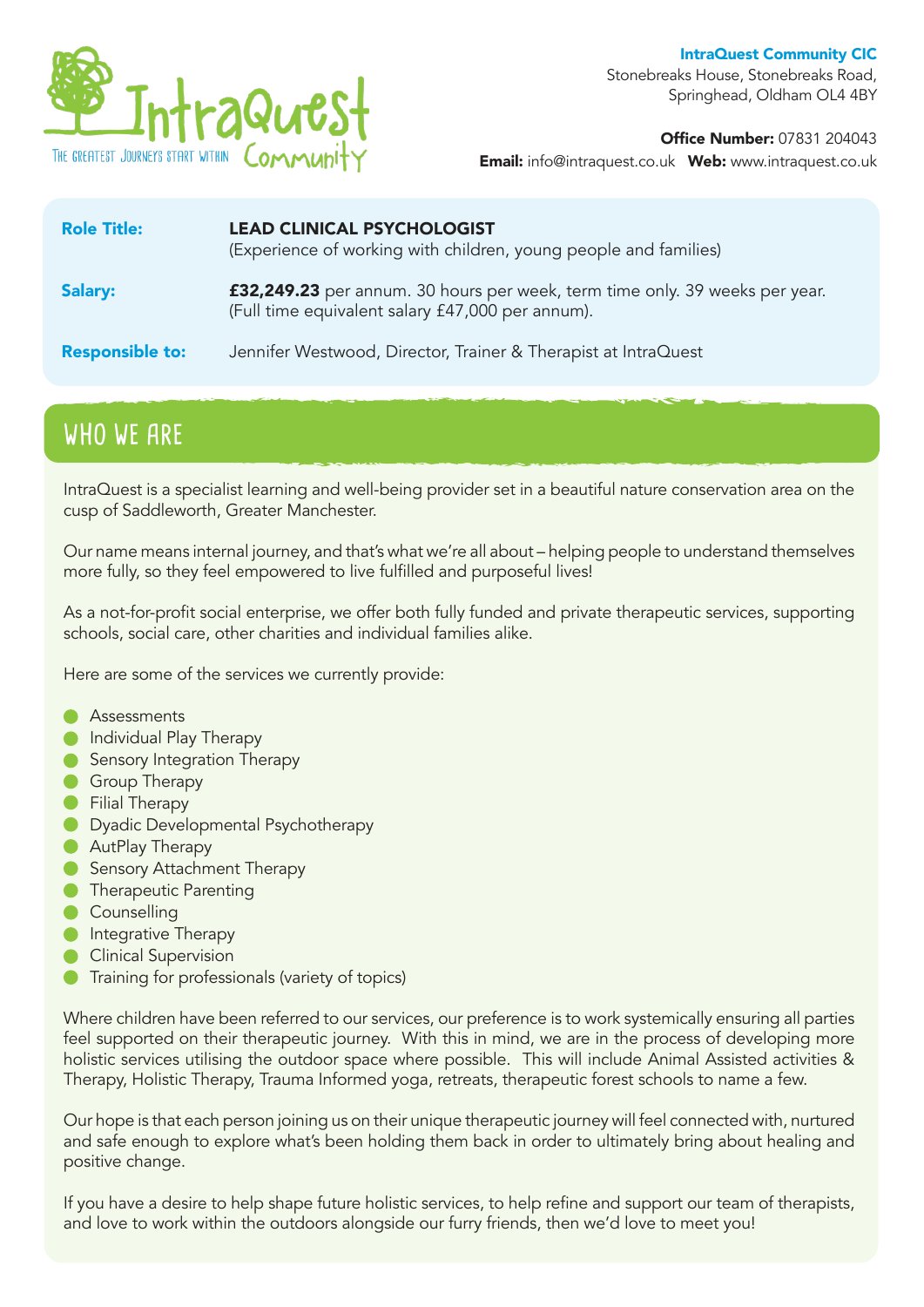## **JOB DESCRIPTION**

| <b>PURPOSE</b>          | To lead in delivering and developing a high quality, responsive<br>psychology service for children, young people, their families and carers.                                                                                                                                                                      |
|-------------------------|-------------------------------------------------------------------------------------------------------------------------------------------------------------------------------------------------------------------------------------------------------------------------------------------------------------------|
|                         | To manage the therapy referral process, which consists of private<br>referrals, social care referrals and as a preferred supplier to local<br>authorities, The Chest (government procurement portal).                                                                                                             |
|                         | To clinically supervise our psychologists and therapists.                                                                                                                                                                                                                                                         |
|                         | To deliver psychological assessments and manage your case load.                                                                                                                                                                                                                                                   |
|                         | To help manage our inhouse case management system.                                                                                                                                                                                                                                                                |
|                         | To contribute to company strategy on the above functions, and help<br>shape systemic and holistic services.                                                                                                                                                                                                       |
|                         |                                                                                                                                                                                                                                                                                                                   |
| <b>RESPONSIBILITIES</b> | To be responsible for delivering psychological/cognitive/ADOS<br>assessments alongside children and young people struggling with<br>a range of psychological difficulties and complex life experiences<br>including attachment, abuse and trauma related difficulties.                                            |
|                         | To be responsible for enabling children and young people to make<br>sense of their experiences, express their feelings and move towards<br>feeling more secure.                                                                                                                                                   |
|                         | To be responsible for delivering joint work with parents and carers in<br>relation to the child/young person's needs, parenting capacity and<br>practical strategies that will enhance relationships and support the<br>therapeutic process.                                                                      |
|                         | To undertake specialist assessments, using a variety of psychometrics in<br>conjunction with the child/young person, parents/carers, social worker,<br>school and health professionals.                                                                                                                           |
|                         | To ensure that legal requirements and registration to HCPC codes of<br>practice are adhered to and that CPD hours are met accordingly. (We<br>actively support CPD in line with HCPC, BPS and DCP guidance, and<br>where possible will seek funding for training in order to support your<br>career development). |
|                         | To attend and contribute to case conferences, core group meetings<br>and other relevant professional meetings.                                                                                                                                                                                                    |
|                         | To produce written reports for case conferences and court where<br>required.                                                                                                                                                                                                                                      |
|                         | To produce weekly case notes on children/young people's sessions, to<br>produce a review document at the end of each term or every 6-8 weeks<br>and to produce a final report at point of closure.                                                                                                                |
|                         | To report appropriately Child in Need or Child Protection issues to<br>Children's Services as they arise and to liaise with all relevant workers.                                                                                                                                                                 |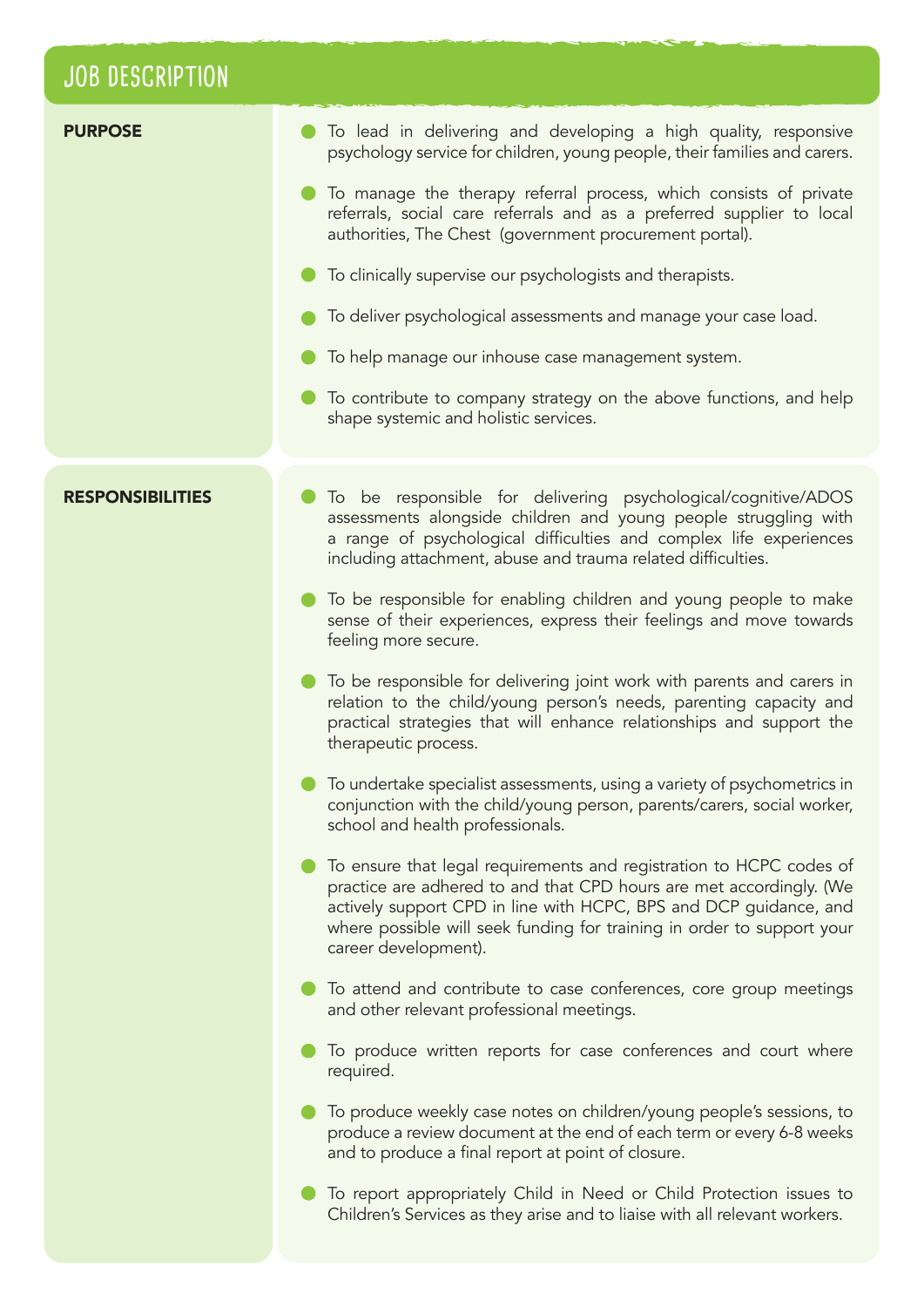## **JOB DESCRIPTION**



#### **RESPONSIBILITIES**

- To prepare internal and external reports for monitoring purposes as required.
- To evaluate and audit the quality and outcomes achieved and to use this information to learn and develop work accordingly.
- To develop own professional skills through independent clinical supervision sessions and through undertaking appropriate training and development.
- **To maintain awareness of changes in legislation, related policies and** practices and implement these within own professional practice.
- $\bullet$  To be responsible for equipment/resources linked to service delivery.
- $\bullet$  To lead and shape our organisation from an empathic, yet strategic place.

#### EDUCATION & **QUALIFICATIONS**

'E' indicates essential 'D' indicates desirable

- **•** Professional qualification in Applied Psychology at Doctoral level (or its equivalent for those trained prior to 1996) as accredited by the BPS. Evidence of CPD as required by the BPS. (E)
- Registered with the HCPC as a Practitioner Psychologist' (E)
- Accredited membership of an appropriate psychological therapy professional e.g. BABCP (D)
- **•** Formally trained in the clinical supervision of other psychologists and therapists or willing to work towards this (D)
- Additional further training and qualifications(s) in other psychotherapy practices (D), for example but not limited to, Theraplay, Dyadic Development Psychotherapy (DDP), Eye Movement Desensitisation and Reprocessing Therapy (EMDR).

#### **EXPERIENCE**

'E' indicates essential 'D' indicates desirable

- Proven experience as a clinical psychologist (E)
- Experience of receiving supervision and supervising psychologists/ therapists. (D)

Post qualification experience of psychological assessment, interaction and management working with a range of clinical presentations. (E)